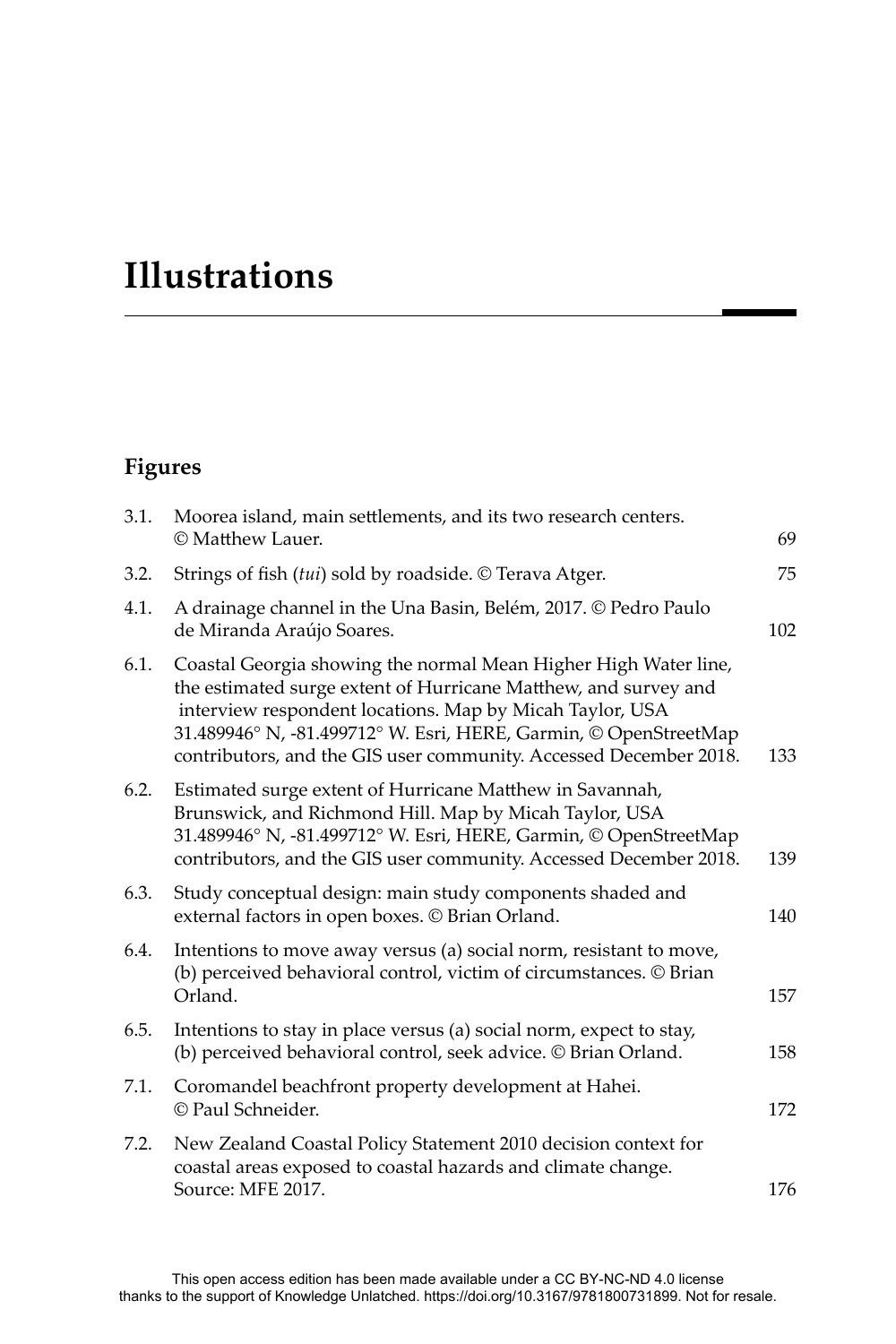| 7.3. | Newspaper articles covering coastal risk/climate change on the<br>Coromandel since 2010. © Paul Schneider.                                                                                             | 182 |
|------|--------------------------------------------------------------------------------------------------------------------------------------------------------------------------------------------------------|-----|
| 7.4. | Beachfront property development at Te-Whanganui-o-Hei/Mercury<br>Bay. © Paul Schneider.                                                                                                                | 184 |
| 7.5. | Local newspaper articles reporting on emergency action taken to<br>defer coastal erosion. © Paul Schneider.                                                                                            | 185 |
| 7.6. | Fifteen-year-old high school student Helena Mayer and Coromandel<br>residents Nancy and Eric Zwaan protesting in front of the Thames-<br>Coromandel District Council office in Thames. © Beaton, 2019. | 187 |
| 7.7. | Key events, publications, turning points, and policy actions affecting<br>climate change action and adaptation on the Coromandel. © Paul<br>Schneider.                                                 | 189 |
| 9.1. | The "occupationscape" of the Pitztal glacier ski resort, summer 2015.<br>© Herta Nöbauer.                                                                                                              | 224 |
| 9.2. | A worker uses a digger for removing some textiles in late summer<br>2015. © Herta Nöbauer.                                                                                                             | 236 |
|      | 13.1. The History of Mexico, mural by Diego Rivera in the Mexican National<br>Palace. © Roberto E. Barrios.                                                                                            | 335 |

## **Tables**

| 6.1. | County populations and populations at risk of coastal Georgia,<br>sorted north to south. US Census, 2017. Source: American<br>Community Survey, reported by Headwaters Economics,<br>headwaterseconomics.org/par. Table by Brian Orland. | 141 |
|------|------------------------------------------------------------------------------------------------------------------------------------------------------------------------------------------------------------------------------------------|-----|
| 6.2. | Interview and survey respondents versus census demographic<br>characteristics. US Census, 2017. Source: American Community<br>Survey, reported by Headwaters Economics, headwaterseconomics<br>.org/par. Table by Brian Orland.          | 142 |
| 6.3. | Reasons for living in coastal Georgia. $Q =$ Quality of Life, $F =$ Family<br>Ties, $P = Pragmatic$ . The superscript letter indicates the factor<br>grouping. Data by Brian Orland.                                                     | 144 |
| 6.4. | Correlation table, major demographic characteristics. Data by<br>Brian Orland.                                                                                                                                                           | 145 |
| 6.5. | Considerations for moving away. Factor groupings: $Q = Loss$ of<br>Quality of Life, $C =$ Increased Costs, $J/F =$ Job/Family Loss. Data by<br>Brian Orland.                                                                             | 147 |
| 6.6. | Regional and personal expectations regarding sea level rise and<br>damaging storms. Data by Brian Orland.                                                                                                                                | 148 |